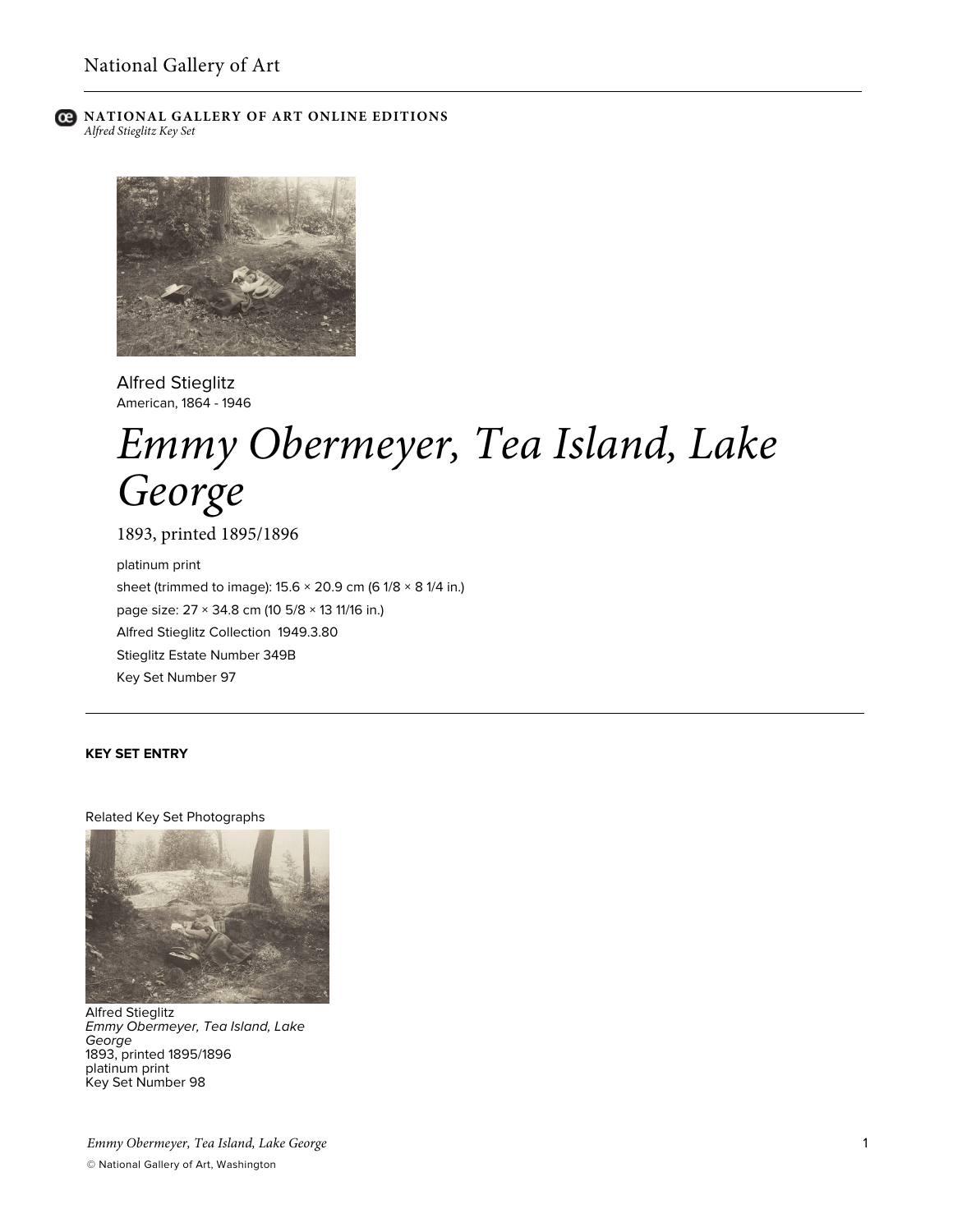#### **NATIONAL GALLERY OF ART ONLINE EDITIONS** *Alfred Stieglitz Key Set*

#### Remarks

Nine years younger than Stieglitz, Emmeline "Emmy" Obermeyer, sister of his friend and Berlin colleague Joseph Obermeyer, was the daughter of a successful Brooklyn brewer. She and Stieglitz were married in 1893 and she gave birth to their only child, Katherine (Kitty), in 1898. They divorced in 1924.

#### Stieglitz Collections

A corresponding print was given to the following institution(s) by Alfred Stieglitz during his lifetime, or was received or acquired from the estate:

Beinecke Rare Book and Manuscript Library, Yale University, New Haven, YCAL MSS 85, box 132 [lantern slide]

### **INSCRIPTION**

by Alfred Stieglitz, on interleaving tissue, upper right, in graphite: Emmy Obermeyer / Tea Island, 1893 / (Lake George)

#### **PROVENANCE**

Georgia O'Keeffe; gift to NGA, 1949.

## **EXHIBITION HISTORY**

2002 Alfred Stieglitz: Known and Unknown, National Gallery of Art, Washington, DC, June 2–September 2, 2002; The Museum of Fine Arts, Houston, October 6, 2002–January 5, 2003

## **BIBLIOGRAPHY**

2002 Greenough, Sarah. *Alfred Stieglitz: The Key Set: The Alfred Stieglitz Collection of Photographs*. Washington, 2002: vol. 1, cat. 97.